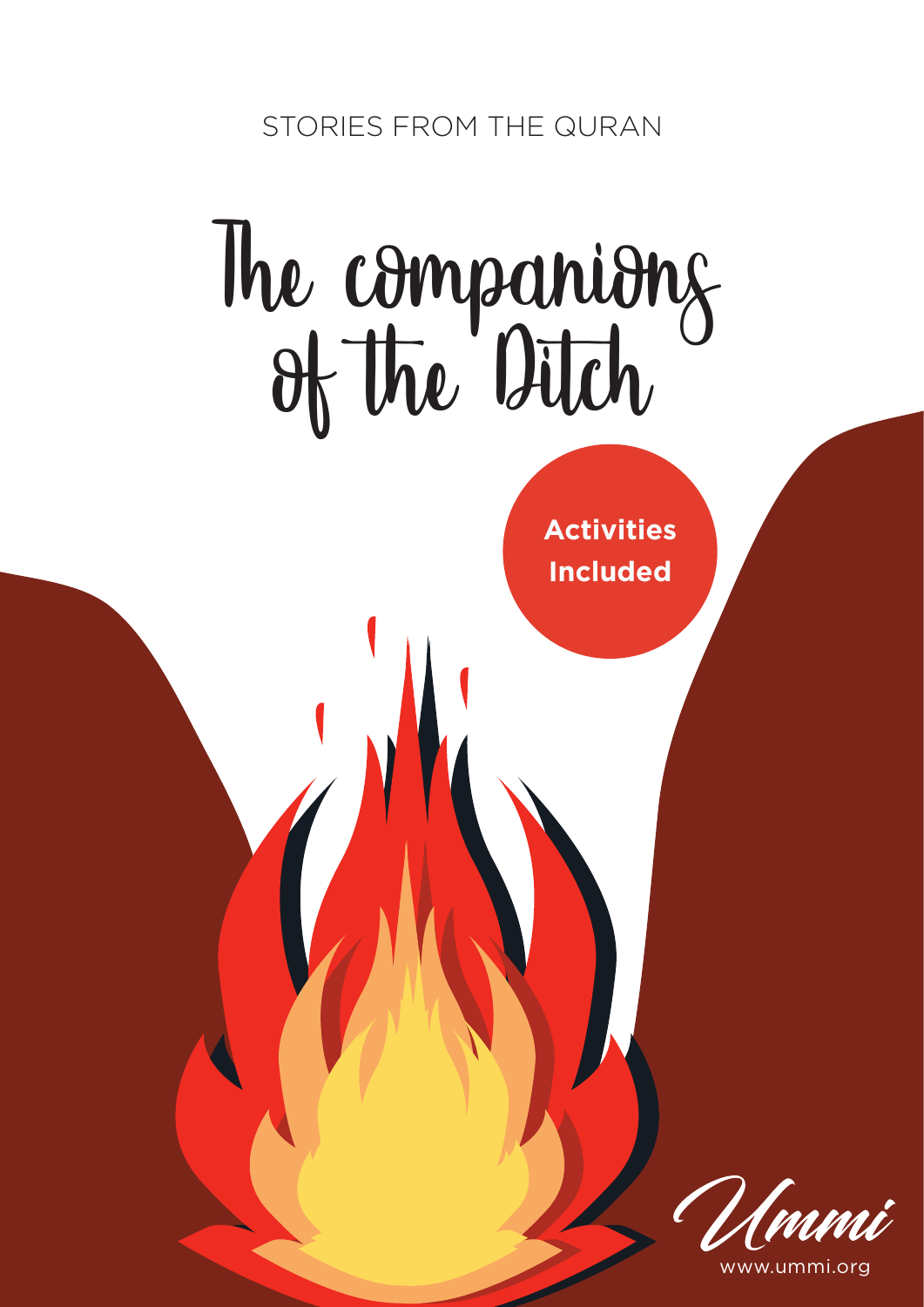"Cursed were the companions of the ditch [Containing] the fire full of fuel, When they were sitting near it. And they, to what they were doing against the believers, were witnesses. And they had no fault except that they believed in Allah, the Almighty, Worthy of all praise!" (Al Burooj, 8-4 :85)

Al Ukhdud is a ditch dug in the ground. Poeple of Ukhdud (ditch) were cursed. The companions of the ditch were a group of disbelieving people who were among the disbelievers. They went after those among them who believed in Allah and they attempted to force them to give up their religion. However, the believers refused to disbelieve. The disbelievers dug a ditch in the ground, lit a fire in it and prepared some fuel for it in order to keep it ablaze. They sat around the ditch testing the believers by threatening to throw them into it. Those who accepted their call and turned back from their religion were spared. The believers, who reamined steadfast on their faith were thrown into the fire. This act was the height of extreme aggression against Allah and His believing group. Allah cursed them, warned them and then destroyed them

Companions of the ditch desbelieved in Allah's ayat (Signs) and resisted them, in addition to opposing people of faith and torturing them in a manner that rips the heart apart. They also came together (congregated) when the believers were thrown into the fire.

The only "mistake" they held against the believers is that they believed in Allah - The One True God.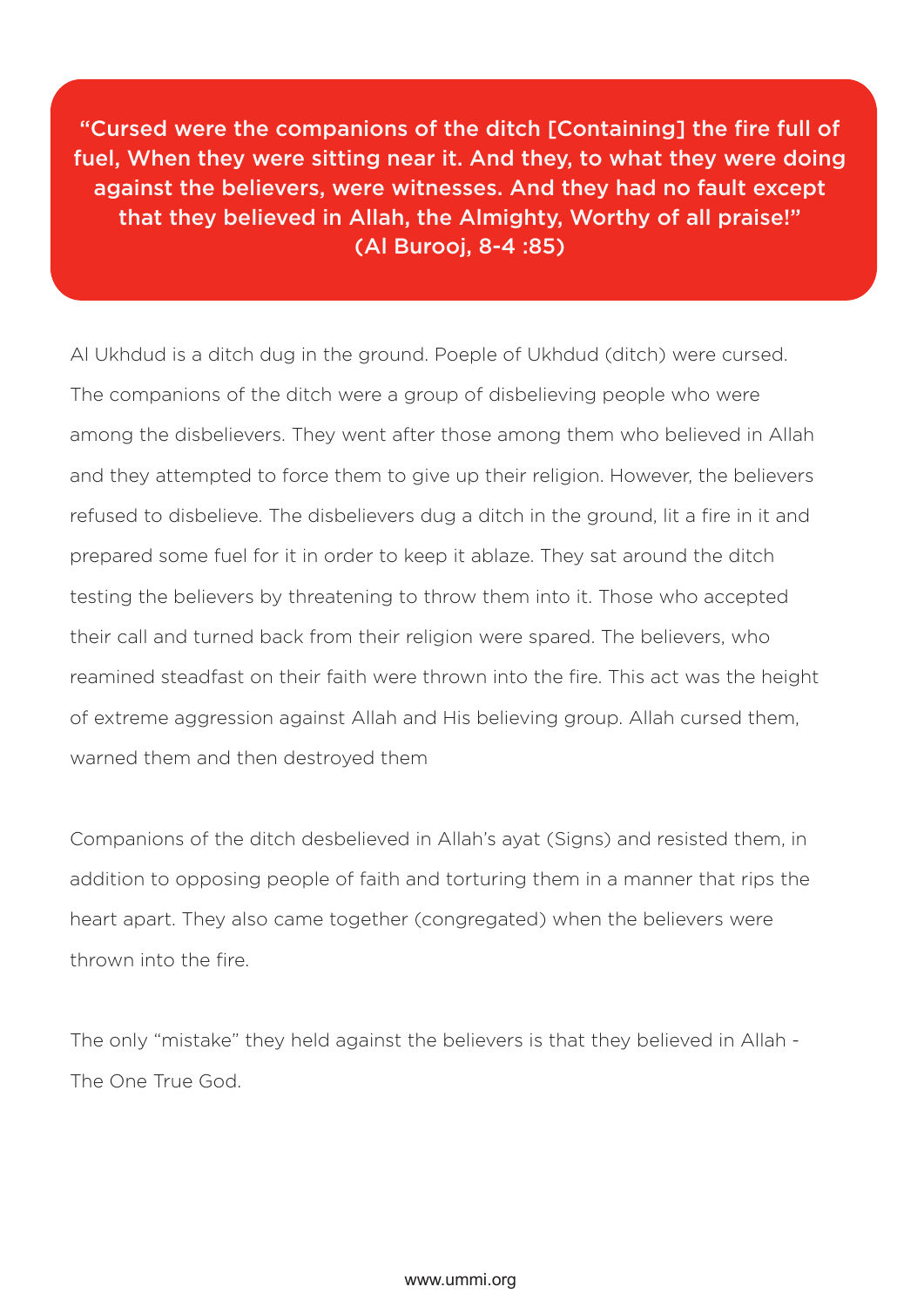The story of the companions of ditch started with a young boy. There lived a disbelieving king who had a (court) sorcerer. As he (the sorcerer) grew old, he said to the king: 'I have grown old, so send some young boy to me so that I may teach him magic.' He (the king) sent a boy to him so that he might train him (in magic). On his way to the sorcerer he (the boy) met a monk and sat with him. He (the boy) listened to his (the monk's) talk and was impressed by it. So whenever he went to the sorcerer he would pass by the monk and sit with him. And when he came to the sorcerer, he (the sorcerer) beat him. He complained about it to the monk and he said to him: 'When you feel afraid of the sorcerer, say: My family made me late. And when you feel afraid of your family, say: The sorcerer made me late.'

It so happened that there came a huge beast (of prey) and it blocked the way of the people. He (the young boy) said: I shall find out today whether the sorcerer or the monk is superior. He picked up a stone and said: O Allah, if the affairs of the monk are dearer to You than the affairs of the sorcerer, bring death to this animal so that the people will be able to move about freely. He threw that stone at it and killed it and the people were able to pass freely. He (the boy) then came to that monk and told him (what had happened). The monk said: My son, today you are better than me. Your affairs have reached a stage where I think that you will be soon put to the test, and in case you are put to the test do not reveal my identity. That young man began to heal the blind and those suffering from leprosy and he began to cure people of (all kinds) of illness.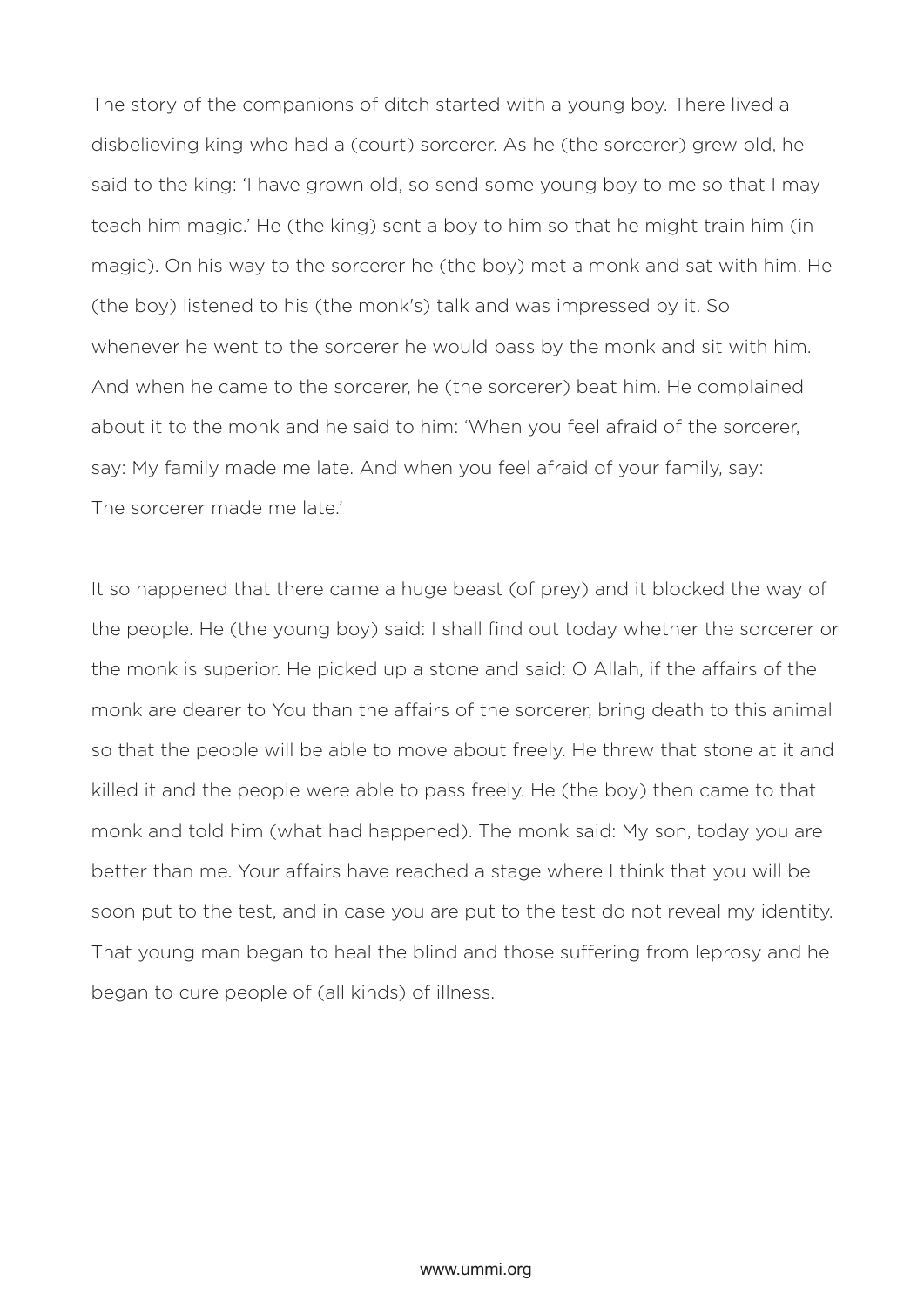When a companion of the king, who had become blind, heard about him, he came to him with numerous gifts and said: If you heal me, all these things here will be yours. He said: I myself do not heal anyone; it is Allah Who heals. If you believe in Allah, I shall also pray to Allaah to heal you. He believed in Allah and Allah healed him. He came to the king and sat by his side as he used to sit before. The king said to him: Who restored your eyesight? He said: My Lord. He asked, Do you have any Lord other than me? He said: My Lord and your Lord is Allah; so he (the king) took hold of him and tortured him until he revealed the identity of the boy.

The boy was then summoned and the king said to him: O boy, it has been conveyed to me that you have become so proficient in your magic that you heal the blind and those suffering from leprosy and you do such and such things. Thereupon he said: I do not heal anyone; it is Allah Who heals. He (the king) took hold of him and began to torture him. So he revealed the identity of the monk. The monk was thus summoned and it was said to him: Turn back from your religion. But he refused to do so. He (ordered) a saw to be brought and he (the king) placed it in the middle of his head and cut it until it fell apart.



Then the courtier of the king was brought and it was said to him: Turn back from your religion, but he refused to do so. So the saw was placed in the middle of his head and it was cut until it fell apart.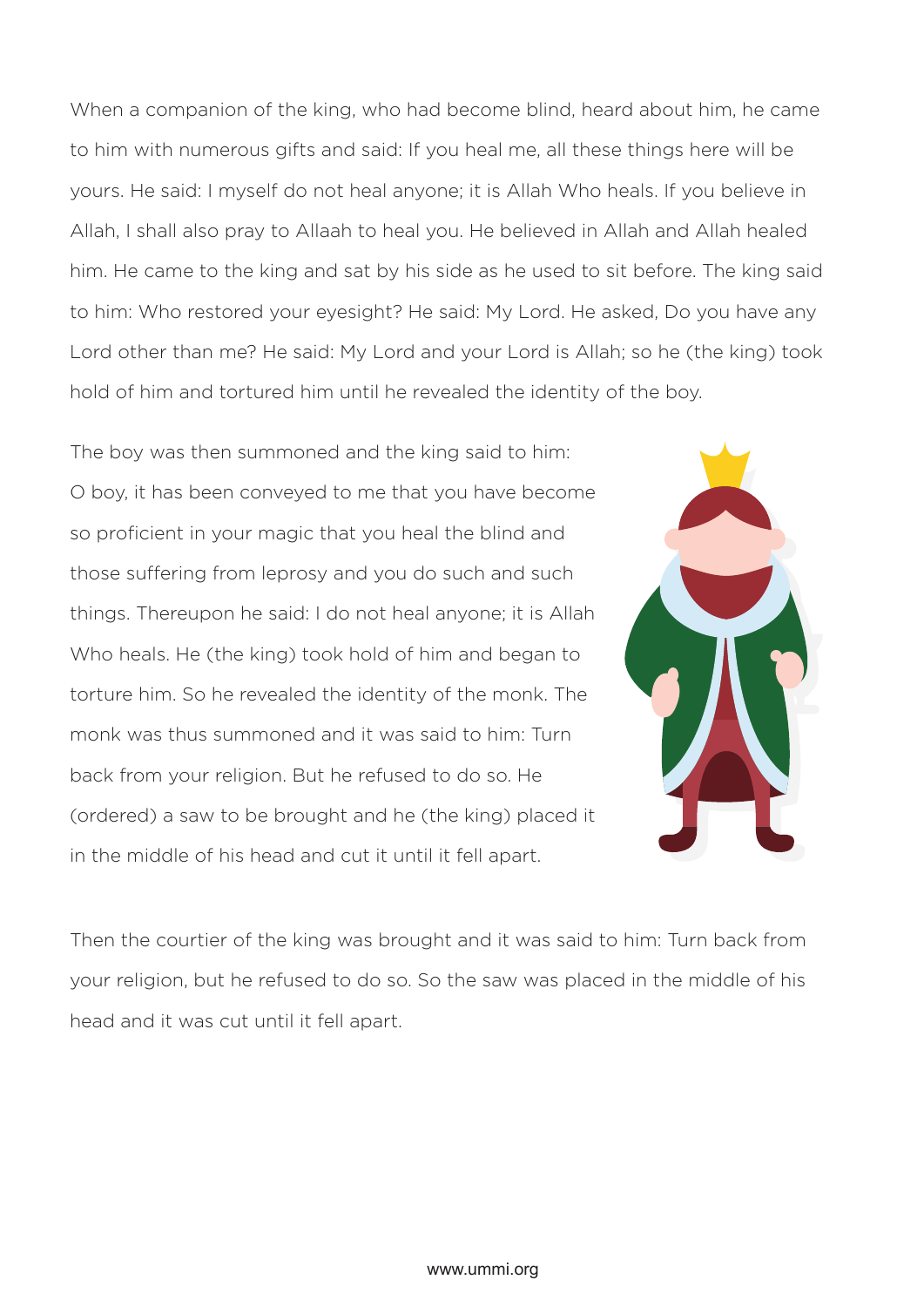Then the boy was brought and it was said to him: Turn back from your religion. He refused to do so and he was handed over to a group of his courtiers. He said to them: Take him to such and such a mountain; make him climb that mountain and when you reach its top (ask him to renounce his faith) but if he refuses to do so, then throw him (down the mountain). So they took him and made him climb the mountain and he said: O Allah, save me from them however You will. The mountain began to shake and they all fell down, and the boy came walking back to the king. The king said to him: What has happened to your companions? He said: Allah has saved me from them.



The king again handed him to some of his courtiers and said: Take him and carry him away in a small boat and when you reach the middle of the ocean (ask him to renounce) his religion, but if he does not renounce his religion throw him (into the water). So they took him and he said: O Allah, save me from them and what they want to do. It was not long before the boat overturned and they were drowned but he came walking back to the king. The king said to him: What has happened to your companions? He said: Allah has saved me from them.

### www.ummi.org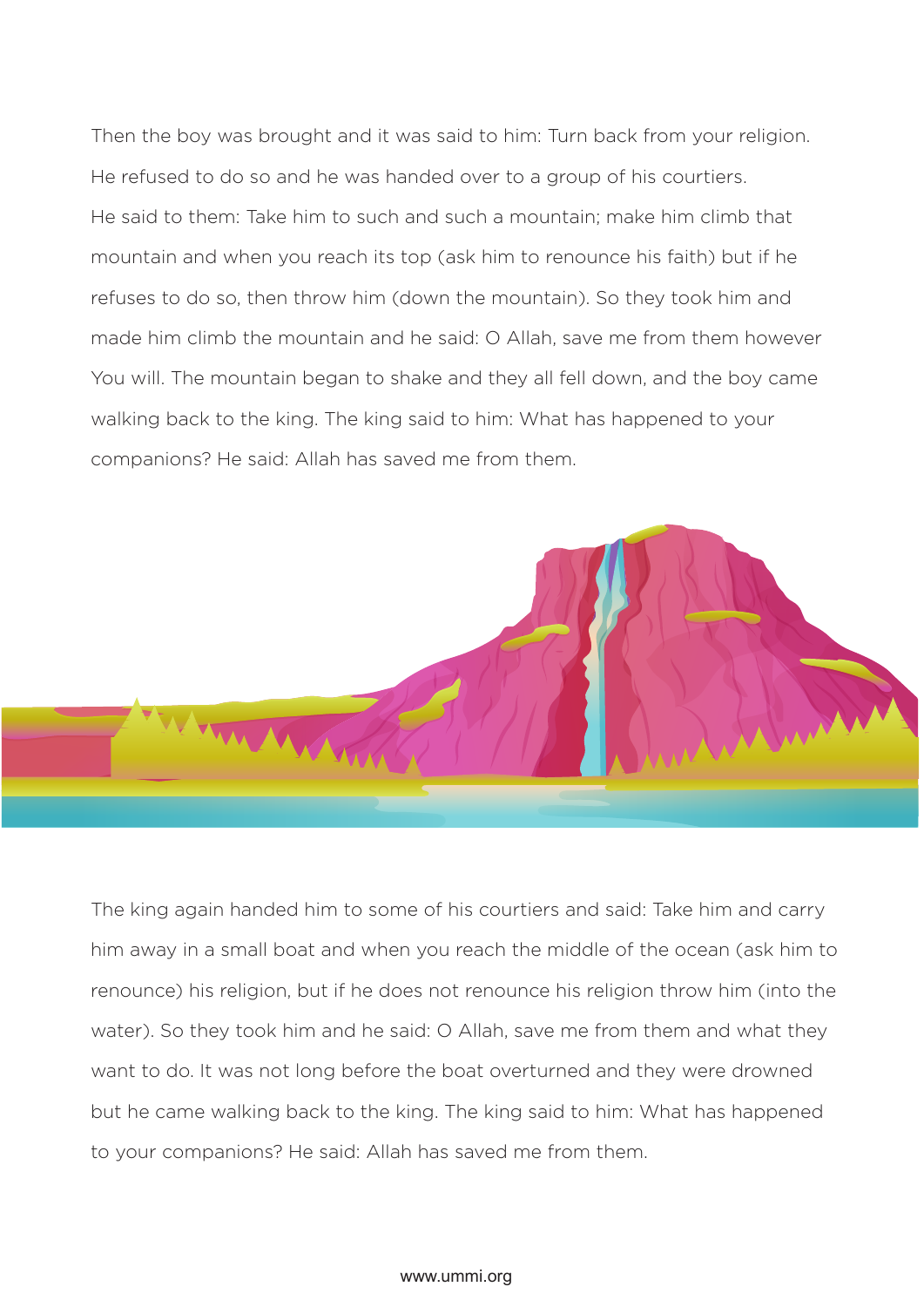The boy said to the king: You cannot kill me until you do what I ask you to do. And he said: What is that? He said: You should gather people in a plain and crucify me on the trunk (of a tree). Then take an arrow from my quiver and say: In the name of Allah, the Lord of the boy; then shoot an arrow and if you do that then you would be able to kill me. So he (the king) called the people to an open plain and crucified him (the boy) on the trunk of a tree. Then he took an arrow from his quiver, placed the arrow in the bow and then said: In the name of Allah, the Lord of the boy; he then shot an arrow and it hit his temple.

He (the boy) placed his hands upon the temple where the arrow had hit him and he died. The people said: We believe in the Lord of this boy, we believe in the Lord of this boy, we believe in the Lord of this boy.





Some people came to the king and said to him: Do you realize that what you feared has happened? All the people now believe (in the Lord of the boy). The king commanded ditches to be dug at the entry-points of the roads. When these ditches were dug, and fires was lit in them it was said (to the people): He who does not turn back from his (the boy's) religion will be thrown in the fire or they will be told to jump in it. So they started to do that until a woman came with her child and she hesitated to jump into the fire. Then her child said to her: O mother, be patient, for you are following the Truth."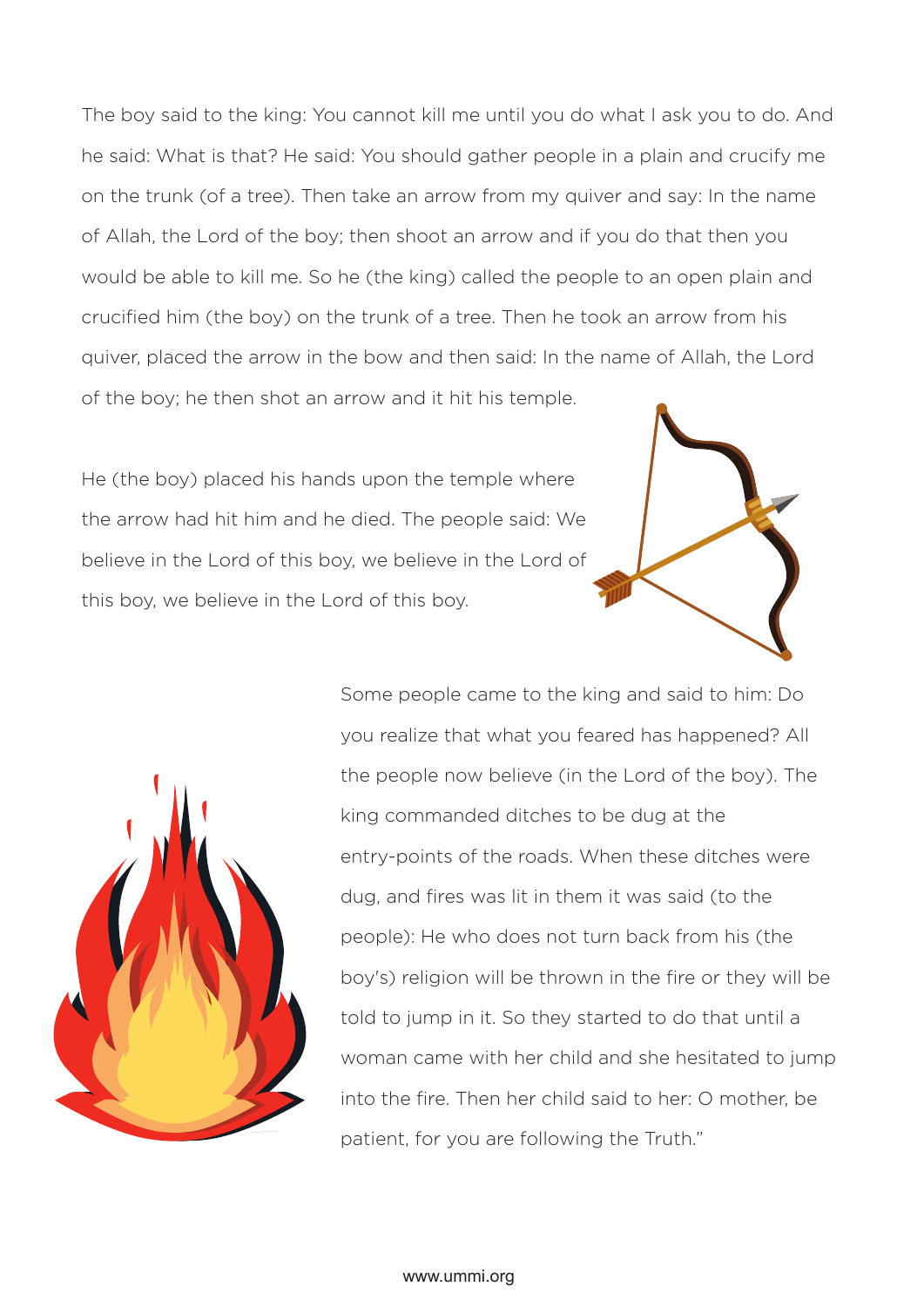# Comprehension questions

 $\_$  , and the contribution of the contribution of  $\mathcal{L}_\mathcal{A}$  , and the contribution of  $\mathcal{L}_\mathcal{A}$ 

 $\_$  , and the contribution of the contribution of  $\mathcal{L}_\mathcal{A}$  , and the contribution of  $\mathcal{L}_\mathcal{A}$ 

 $\_$  , and the contribution of the contribution of  $\mathcal{L}_\mathcal{A}$  , and the contribution of  $\mathcal{L}_\mathcal{A}$ 

 $\_$  , and the set of the set of the set of the set of the set of the set of the set of the set of the set of the set of the set of the set of the set of the set of the set of the set of the set of the set of the set of th

 $\_$  , and the set of the set of the set of the set of the set of the set of the set of the set of the set of the set of the set of the set of the set of the set of the set of the set of the set of the set of the set of th

\_\_\_\_\_\_\_\_\_\_\_\_\_\_\_\_\_\_\_\_\_\_\_\_\_\_\_\_\_\_\_\_\_\_\_\_\_\_\_\_\_\_\_\_\_\_\_\_\_\_\_\_\_\_\_\_\_\_\_\_\_\_\_\_\_\_\_\_\_\_

\_\_\_\_\_\_\_\_\_\_\_\_\_\_\_\_\_\_\_\_\_\_\_\_\_\_\_\_\_\_\_\_\_\_\_\_\_\_\_\_\_\_\_\_\_\_\_\_\_\_\_\_\_\_\_\_\_\_\_\_\_\_\_\_\_\_\_\_\_\_  $\_$  , and the contribution of the contribution of  $\mathcal{L}_\mathcal{A}$  , and the contribution of  $\mathcal{L}_\mathcal{A}$ 

 $\bigstar$  Who were the companions of the ditch?

In which Surah is this story mentioned?

Why did the companions of the ditch throw the believers in the fire?

What will happen to the disbelievers who tortured the believers in the Hereafter

What will happen to the believers in the Hereafter?

Why did Allah mention this story in the Quran?

How did the people come to believe in the Lord of the young boy?

Why was the king not able to kill the young boy the first two times but could kill him the third time?

 $\_$  , and the contribution of the contribution of  $\mathcal{L}_\mathcal{A}$  , and the contribution of  $\mathcal{L}_\mathcal{A}$  $\_$  , and the contribution of the contribution of  $\mathcal{L}_\mathcal{A}$  , and the contribution of  $\mathcal{L}_\mathcal{A}$ \_\_\_\_\_\_\_\_\_\_\_\_\_\_\_\_\_\_\_\_\_\_\_\_\_\_\_\_\_\_\_\_\_\_\_\_\_\_\_\_\_\_\_\_\_\_\_\_\_\_\_\_\_\_\_\_\_\_\_\_\_\_\_\_\_\_\_\_\_\_

\_\_\_\_\_\_\_\_\_\_\_\_\_\_\_\_\_\_\_\_\_\_\_\_\_\_\_\_\_\_\_\_\_\_\_\_\_\_\_\_\_\_\_\_\_\_\_\_\_\_\_\_\_\_\_\_\_\_\_\_\_\_\_\_\_\_\_\_\_\_  $\_$  , and the contribution of the contribution of  $\mathcal{L}_\mathcal{A}$  , and the contribution of  $\mathcal{L}_\mathcal{A}$ 

What does remaining steadfast on your faith mean?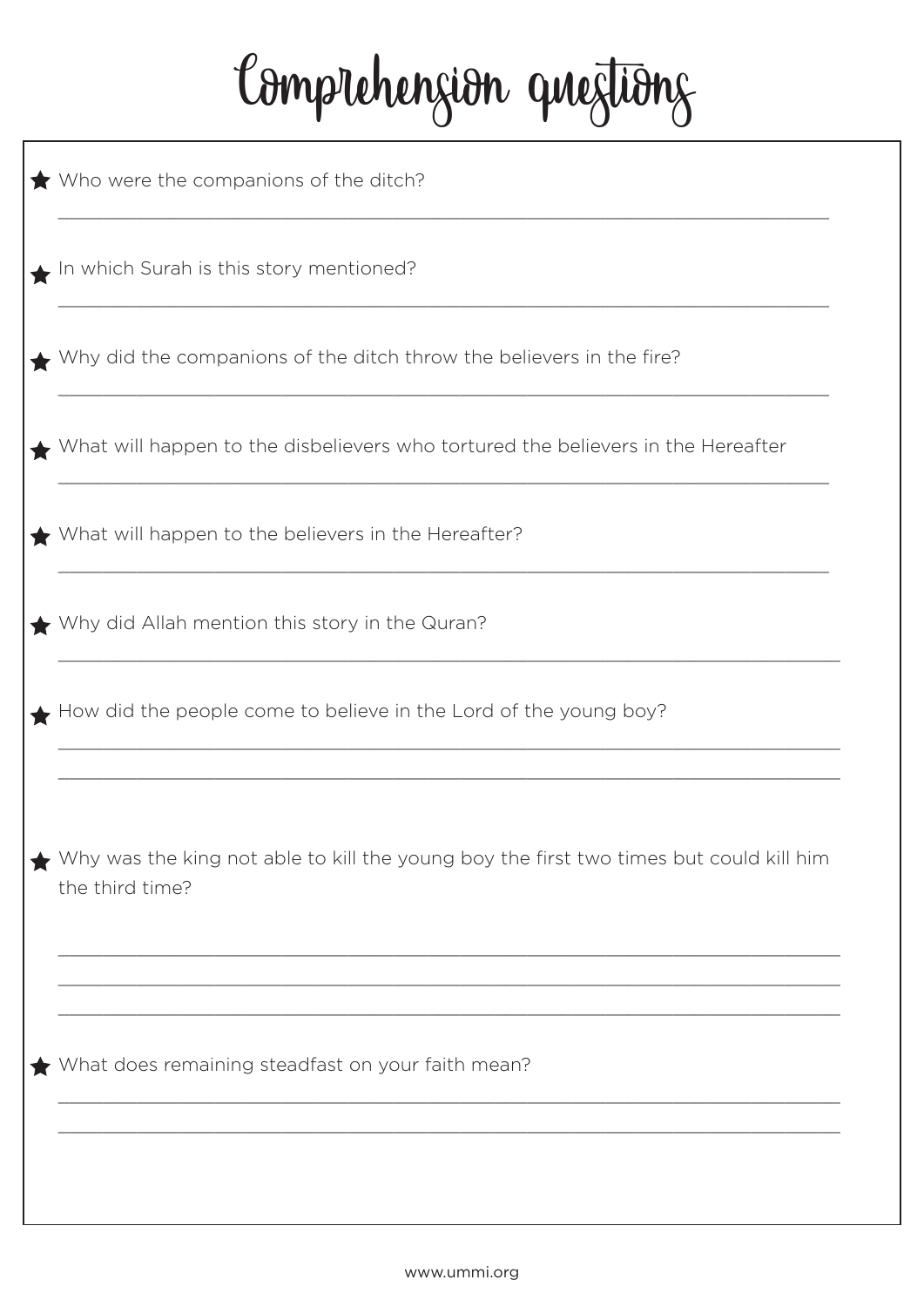